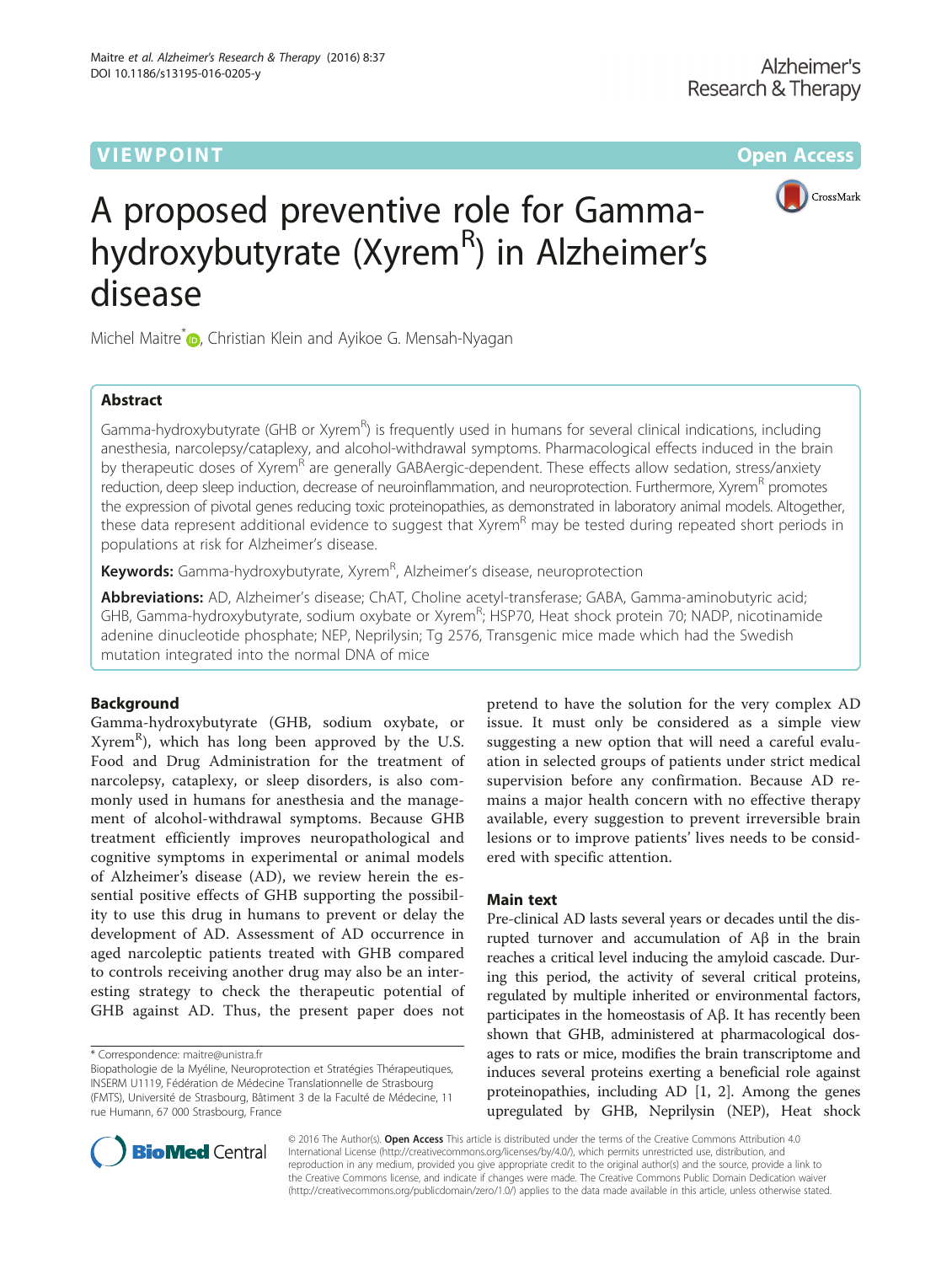protein 70 (HSP70), and choline acetyltransferase (ChAT) are of deep interest for the management of the disease. Chronic administration of GHB to tg 2576 or phosphoramidon-treated mice reduced Aβ oligomers in the brain and normalized mnesic deficits compared to non-treated mice [[3](#page-2-0)]. These beneficial effects were due to the ability of GHB to induce the expression of the endopeptidase NEP that potentiates the degradative clearance of Aβ oligomers. Therapeutic doses of GHB also promote HSP70, the ubiquitous class of ATP-dependent chaperone protein, which plays an important role in preventing protein misfolding and aggregation involved in AD pathogenesis [[4\]](#page-2-0). Moreover, via the induction of ChAT, GHB could also improve the deficient cholinergic transmission [\[2](#page-2-0)].

Chronic GHB treatment may also have other targets of interest to delay or reduce AD, which is thought to be multi-factorial in about 95 % of patients. Interestingly, several pharmacological investigations revealed that the therapeutic doses of GHB evoke a large brain GABAergic potentiation which may subsequently generate the modulation of several other cellular components or factors [\[5](#page-2-0)]. Since GABA-A receptor agonists have shown neuroprotective effects against Aβ-induced neurotoxicity in animal and in vitro models, GHB-evoked GABAergic activation may be used at early stages to prevent the development of cognitive deficits [[6](#page-2-0)]. At a metabolic point of view, the GABA shunt pathway has been proposed as an important source of energy in the situation of homeostasis failure, stress, hypoxia, and alteration of protein degradation. A part of exogenous GHB degradation is directly linked to the production of intermediates of this GABA shunt, which could be potentiated by the drug. In addition, it is generally thought that GHB reduces glucose oxidation and shifts the general energy metabolism in the direction of the phosphate shunt pathway [\[7](#page-2-0)]. This effect, added to the hyperactivity of NADP-dependent GHB dehydrogenase, contributes to the synthesis of NADPH and to the trapping of reactive oxidative agents, leading to the reduction of Aβ-induced vascular and neuronal stress. The possibility of GHB-induced oxidative stress was mentioned by an isolated in vitro study using rat tissue [[8\]](#page-2-0), but this question has never been documented in narcoleptic patients treated for many years with sodium oxybate (GHB) and the majority of these patients exhibited a good tolerability and efficacy for GHB [[9\]](#page-2-0). The specific GABAergic profile of GHB at therapeutic doses could also possess beneficial properties on neuroinflammatory processes, which are key components of many neurodegenerative diseases, including AD. The brain level of GABA has been correlated to the progression of neuroinflammatory disorders [\[10](#page-2-0)]. In line with these data, the activation of GABA-A and GABA-B receptors decreased proinflammatory cytokines [[10](#page-2-0)]. As GHB-related mechanism of action involves GABA-A and GABA-B receptors, GHB may exert anti-neuroinflammatory effects via the reduction of pro-inflammatory cytokines. However, appropriate experiments are required to check this hypothesis since the specific role of GHB on neuroinflammation has never been investigated.

Another property of GHB which may be interesting for AD prevention is its ability to induce sleep and to improve sleep architecture, particularly in promoting slow-wave sleep and delta power with a reduction of nocturnal awakening periods [\[11, 12\]](#page-2-0). There is growing evidence that sleep disturbances might be an early manifestation of AD and that the circadian rhythms are affected [\[13](#page-2-0)–[15](#page-2-0)]. Whether sleep and/or biological rhythm-related problems may be causal factors or outcomes of neurodegenerative diseases remains a matter of speculation. However, noteworthy is the fact that the induction of sleep in a drosophila model of AD has successfully reversed memory defects [[16](#page-2-0)]. In addition, it has been shown that the enhancement of GABAergic inhibition significantly rescued the slowwave activity severely altered in a mouse model of AD [[17](#page-2-0)]. Chronic sleep deprivation in this AD mouse model increased mitochondrial damages, caspase activation, and neuronal apoptosis in the hippocampus. These alterations were also observed in the wild-type littermates [\[18](#page-2-0)]. Mice that experienced sleep deprivation or an abnormal sleepwake cycle had a significant increase in Aβ plaque pathology [\[15\]](#page-2-0). In humans, the non-REM sleep induced by a short period of sodium oxybate (GHB) treatment seems to be beneficial for the consolidation of declarative memory [[19](#page-2-0)]. However, to get more valuable insights into the role of GHB against AD, it will be fundamental to compare, in narcoleptic populations, AD symptom occurrence in aged patients treated with GHB for several months/years versus control subjects treated with another drug. In case this comparative analysis confirms a beneficial action of GHB, people at risk (familial or environmental factors) for AD may be treated preventively with repeated periods of nocturnal GHB under medical supervision, at the onset of aging. Indeed, the appropriate protocols and dose regimens for this preventive GHB neuroprotective treatment will require a strict medical control taking into account the specific profile of each patient [\[20](#page-2-0)]. Hopefully, this strategy may help to prevent, reduce, or delay for several years the occurrence of irreversible brain lesions and AD symptoms.

It has been shown that GABAergic system dysfunction may contribute to cognitive impairment in humans and significant reductions in GABA levels have been described in severe cases of AD [\[21\]](#page-2-0). These decreases, beginning in middle age and impacting working memory, have been confirmed by magnetic resonance spectroscopy of the brain [[22\]](#page-2-0). Additionally, a recent review quoted the existence of multiple alterations of the GABAergic neurotransmission in AD patients [\[23\]](#page-2-0).